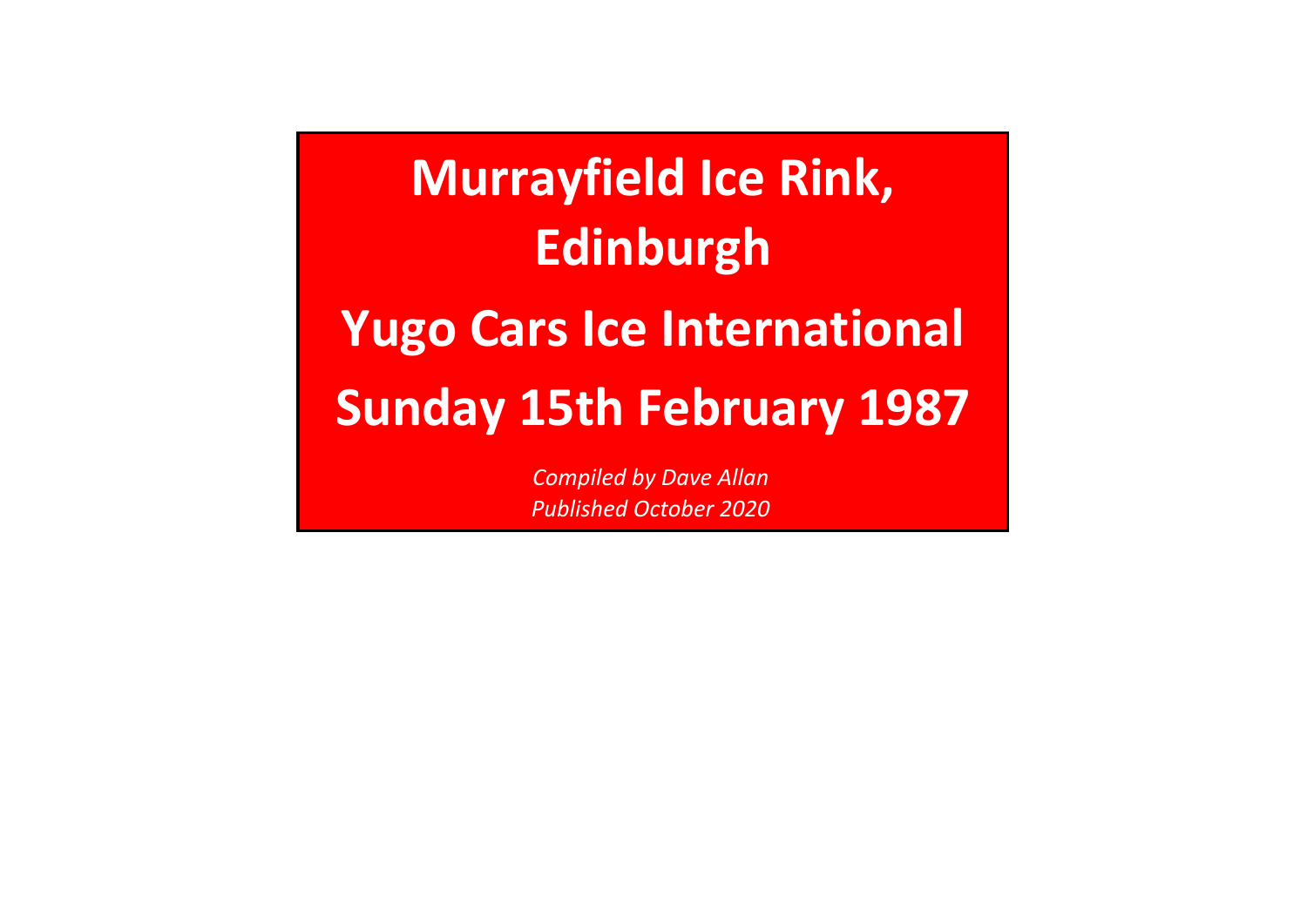





To be retained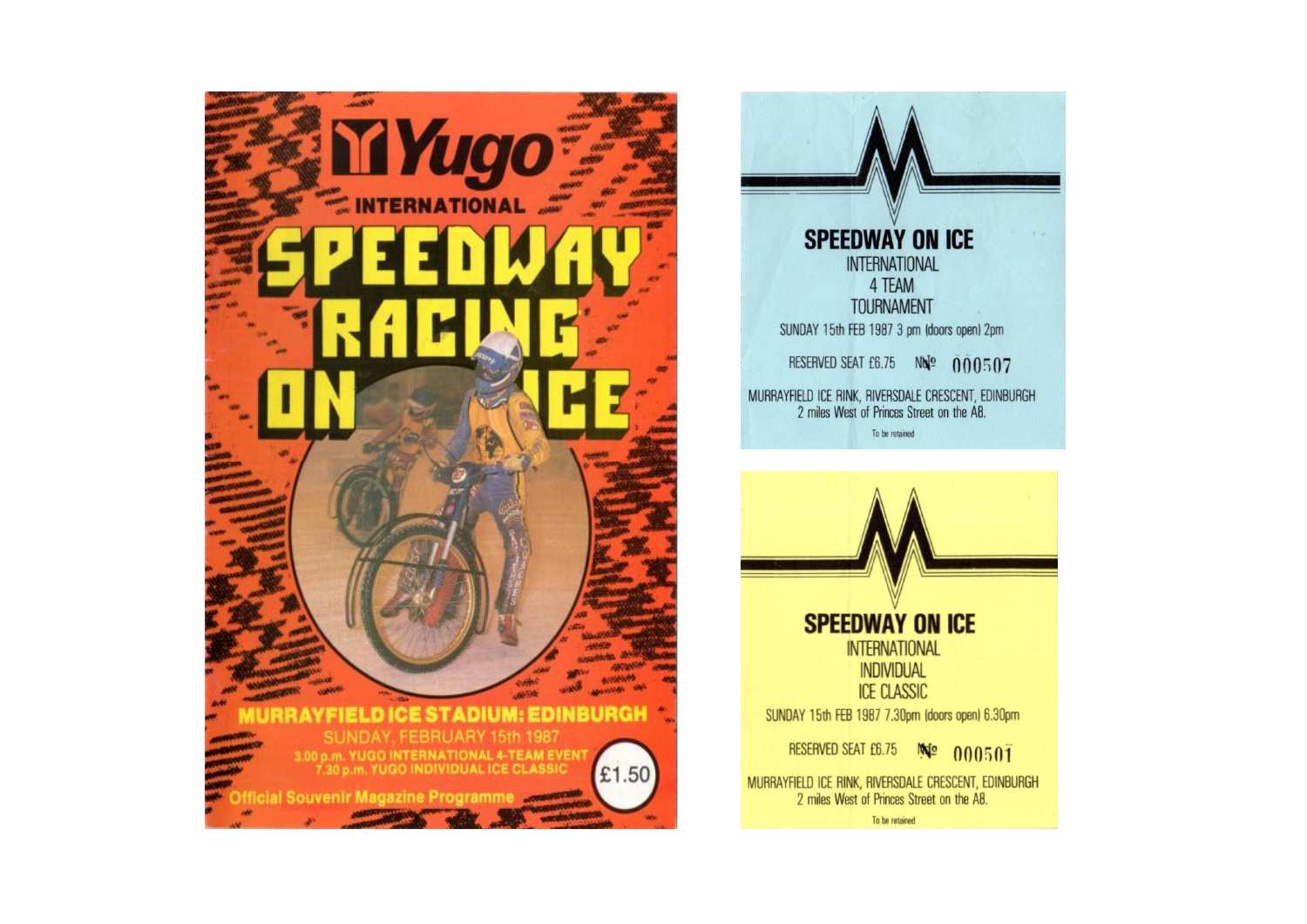## **Murrayfield Ice Rink, Edinburgh: Yugo Cars Ice International I - Four Team Tourney Sunday 15th February 1987 at 3 p.m.**

| <b>Team Denmark 23</b>  |               |                |              |                | тот |
|-------------------------|---------------|----------------|--------------|----------------|-----|
| 1. Hans Nielsen         | 3             | 3              | 3            | $\mathcal{P}$  | 11  |
| 2. Tommy Knudsen        | 0             | 0              | 3            | <b>FX</b>      | 3   |
| 3. Preben Eriksen       | 0             | 2              | 3            | $\overline{2}$ | 7   |
| 4. John Jorgensen       | 0             | 1              | $\mathbf{1}$ | $\Omega$       | 2   |
| <b>Team Scotland 18</b> |               |                |              |                | тот |
| 5. Kenny McKinna        | 1             | 3              | 0            | $\Omega$       | 4   |
| 6. Steve Lawson         | 1             | 3              | $\mathbf{1}$ | $\mathfrak z$  | 7   |
| 7. Jim McMillan         | 0             | $\overline{2}$ | 0            | $\mathcal{P}$  | 4   |
| 8. Les Collins          | $\mathcal{P}$ | 0              | 0            | 1              | 3   |
|                         |               |                |              |                |     |

| Ht. 01: Brannefors, Rossiter, McKinna, Jorgensen, 41.5 (NTR) |  |  |  |  |  |  |  |  |  |
|--------------------------------------------------------------|--|--|--|--|--|--|--|--|--|
|--------------------------------------------------------------|--|--|--|--|--|--|--|--|--|

Ht. 02: Andersson, Campbell, Lawson, Eriksen, 39.1 (NTR)

- Ht. 03: Hellsen, Collins, Morton, Knudsen, 42.4
- Ht. 04: Nielsen, Davis, Nystrom, McMillan, 41.2
- Ht. 05: Lawson, Morton, Jorgensen, Nystrom, 42.5
- Ht. 06: McKinna, Eriksen, Hellsen, Davis, 43.3
- Ht. 07: Andersson, McMillan, Rossiter, Knudsen, 40.3
- Ht. 08: Nielsen, Campbell, Brannefors, Collins, 42.0
- Ht. 09: Andersson, Davis, Jorgensen, Collins, 40.1
- Ht. 10: Eriksen, Morton, Brannefors, McMillan, 41.5
- Ht. 11: Knudsen, Campbell, Nystrom, McKinna, 41.8
- Ht. 12: Nielsen, Rossiter, Lawson, Hellsen (ret), 42.0
- Ht. 13: Rossiter, Eriksen, Collins, Nystrom, 42.5
- Ht. 14: Campbell, McMillan, Hellsen, Jorgensen, 41.9
- Ht. 15: (rerun) Brannefors, Lawson, Davis, Knudsen (f, exc), 43.6
- Ht. 16: Andersson, Nielsen, Morton, McKinna, 41.5
- **Results compiled from marked programme & Speedway Star.**

| <b>TOT</b> | <b>Team England 28</b> |   |                |   |   | <b>TOT</b> |
|------------|------------------------|---|----------------|---|---|------------|
| 11         | 9. Chris Morton        |   | $\overline{2}$ | 2 |   | 6          |
| 3          | 10. John Davis         | 2 | 0              | 2 |   | 5          |
|            | 11. Andy Campbell      |   | 2              | 2 | 3 | 9          |
|            | 12. Alun Rossiter      |   |                | 2 | 3 | 8          |
| <b>TOT</b> | <b>Team Sweden 27</b>  |   |                |   |   | <b>TOT</b> |
| 4          | 13. Jan Andersson      | 3 | 3              | 3 | 3 | (M)<br>12  |
|            | 14. Pierre Brannefors  | 3 | 1              | 1 | 3 | 8          |
|            | 15. Richard Hellsen    | 3 | 1              | R |   | 5          |
|            | 16. Kennet Nystrom     |   | 0              |   |   |            |
|            |                        |   |                |   |   |            |

|                  | Te | Te             | Te             | Te           | Te | Te | Te | Te |
|------------------|----|----------------|----------------|--------------|----|----|----|----|
| 41.5 (NTR)       | 0  | $\mathbf{1}$   | $\overline{2}$ | 3            | 00 | 01 | 02 | 03 |
| 1 (NTR)          | 0  | 1              | $\overline{2}$ | 3            | 00 | 02 | 04 | 06 |
|                  | 0  | $\overline{2}$ | $\mathbf{1}$   | 3            | 00 | 04 | 05 | 09 |
|                  | 3  | 0              | $\overline{2}$ | $\mathbf{1}$ | 03 | 04 | 07 | 10 |
|                  | 1  | 3              | $\overline{2}$ | 0            | 04 | 07 | 09 | 10 |
|                  | 2  | 3              | 0              | $\mathbf{1}$ | 06 | 10 | 09 | 11 |
| 10.3             | 0  | $\overline{2}$ | $\mathbf{1}$   | 3            | 06 | 12 | 10 | 14 |
| 0                | 3  | 0              | $\overline{2}$ | $\mathbf{1}$ | 09 | 12 | 12 | 15 |
|                  | 1  | 0              | $\overline{2}$ | 3            | 10 | 12 | 14 | 18 |
| .5               | 3  | 0              | $\overline{2}$ | $\mathbf{1}$ | 13 | 12 | 16 | 19 |
| .8               | 3  | 0              | $\overline{2}$ | $\mathbf{1}$ | 16 | 12 | 18 | 20 |
| 0.               | 3  | $\mathbf{1}$   | $\overline{2}$ | $\mathbf 0$  | 19 | 13 | 20 | 20 |
|                  | 2  | 1              | 3              | 0            | 21 | 14 | 23 | 20 |
| 1.9              | 0  | $\overline{2}$ | 3              | $\mathbf{1}$ | 21 | 16 | 26 | 21 |
| n (f, exc), 43.6 | 0  | $\overline{2}$ | $\mathbf{1}$   | 3            | 21 | 18 | 27 | 24 |
| 5                | 2  | 0              | 1              | 3            | 23 | 18 | 28 | 27 |
|                  |    |                |                |              |    |    |    |    |

| Гe                      | Te | Te | Te | Te |
|-------------------------|----|----|----|----|
| 3                       | 00 | 01 | 02 | 03 |
| $\overline{3}$          | 00 | 02 | 04 | 06 |
| $\overline{3}$          | 00 | 04 | 05 | 09 |
| $\overline{1}$          | 03 | 04 | 07 | 10 |
| $\overline{0}$          | 04 | 07 | 09 | 10 |
| $\mathbf{1}$            | 06 | 10 | 09 | 11 |
| $\overline{\mathbf{3}}$ | 06 | 12 | 10 | 14 |
| $\overline{1}$          | 09 | 12 | 12 | 15 |
| $\overline{\mathbf{3}}$ | 10 | 12 | 14 | 18 |
| $\overline{1}$          | 13 | 12 | 16 | 19 |
| $\overline{1}$          | 16 | 12 | 18 | 20 |
| $\overline{0}$          | 19 | 13 | 20 | 20 |
| $\overline{0}$          | 21 | 14 | 23 | 20 |
| $\overline{1}$          | 21 | 16 | 26 | 21 |
| $\overline{3}$          | 21 | 18 | 27 | 24 |
|                         | 23 | 18 | 28 | 27 |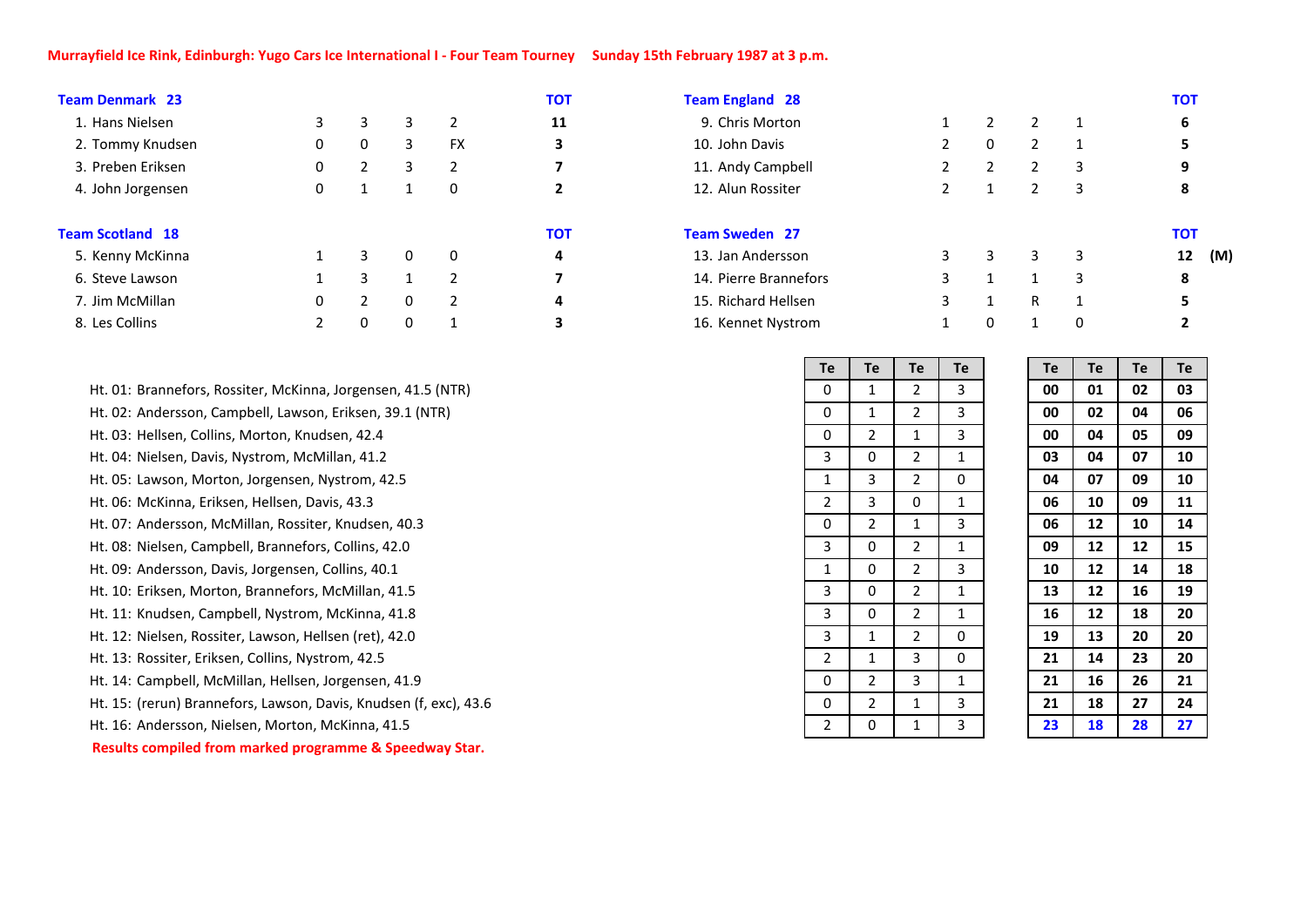## **Victor Ludorum**

**Results compiled from marked programme & Speedway Star.** Heat 1: Les Collins, Steve Lawson, Kenny McKinna, Jim McMillan, 42.6 Heat 2: Preben Eriksen, Hans Nielsen, John Jorgensen, Tommy Knudsen, 43.4Heat 3: Andy Campbell, Alun Rossiter, Chris Morton, John Davis, 43.1 Heat 4: Jan Andersson, Pierre Brannefors, Kennet Nystrom, Richard Hellsen, 43.1Final: Jan Andersson, Andy Campbell, Les Collins, Preben Eriksen, no time recorded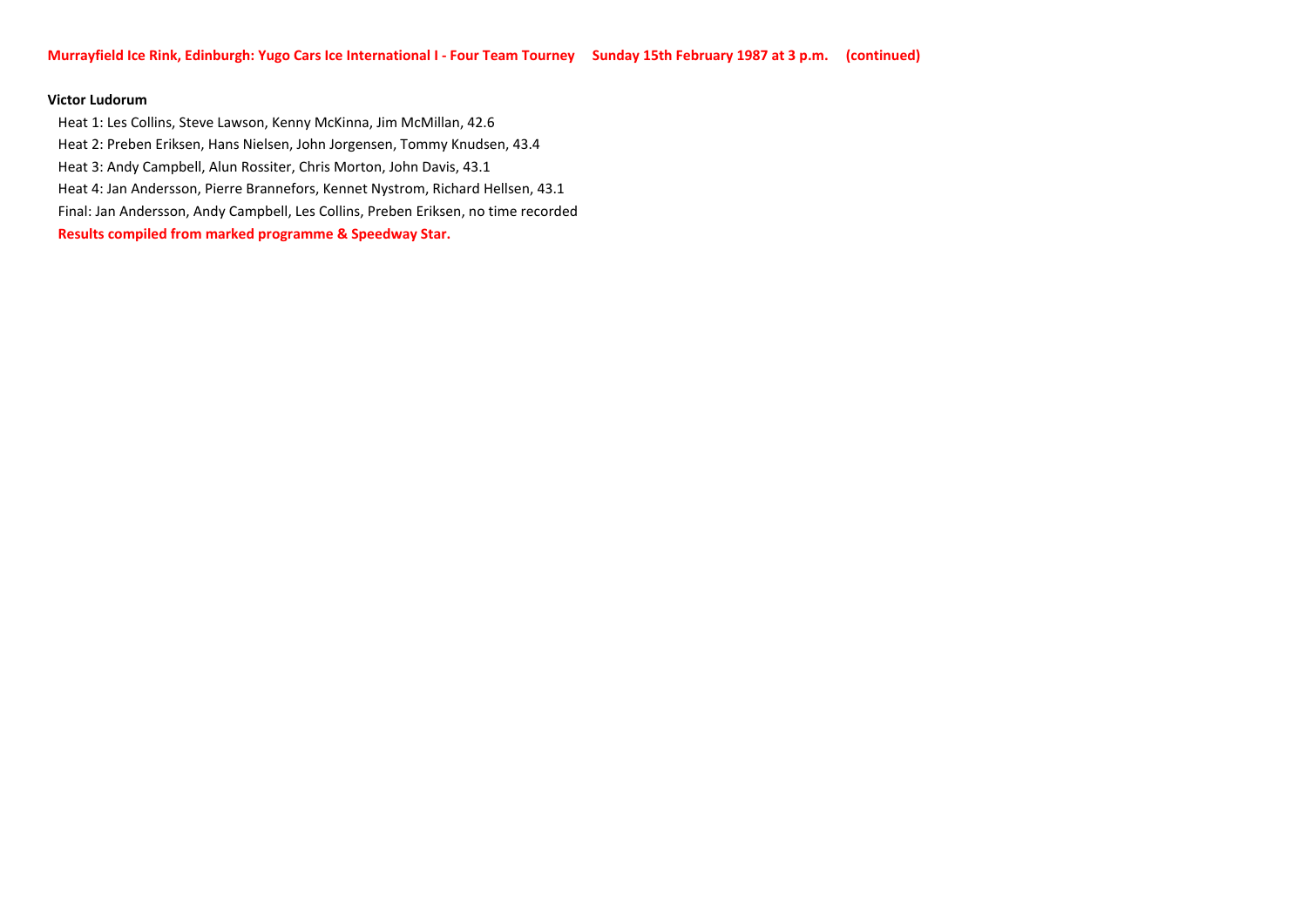|                                   |   |              |   |              |          | <b>TOT</b> | <b>POS</b> |            |
|-----------------------------------|---|--------------|---|--------------|----------|------------|------------|------------|
| 1. Jim McMillan (Berwick)         | 0 | 1            | 2 | 0            | $\Omega$ | 3          |            |            |
| 2. Preben Eriksen (Wolverhampton) | 2 | 1            | 3 | 1            | 2        | 9          |            |            |
| 3. John Davis (Reading)           | 1 | 0            | M | 2            | 0        | 3          |            |            |
| 4. Hans Nielsen (Oxford)          | 3 | 3            | 2 | 3            | 1        | 12         | 3rd        |            |
| 5. Kenny McKinna (Belle Vue)      | 3 | 3            | 2 | 3            | $\Omega$ | 11         |            |            |
| 6. Tommy Knudsen (Coventry)       | 1 | 0            | 1 | 2            | 3        | 7          |            |            |
| 7. Pierre Brannefors (Indianerna) | X | 3            | 3 | 1            | 3        | 10         |            |            |
| 8. Alun Rossiter (Swindon)        | 2 | 2            | 2 | 2            | 2        | 10         |            |            |
| 9. Richard Hellsen (Swindon)      | 0 | 2            | 1 | 0            | 1        | 4          |            |            |
| 10. Steve Lawson (Glasgow)        | 2 | 2            | 1 | M            | 3        | 8          |            |            |
| 11. Andy Campbell (King's Lynn)   | 3 | 2            | 3 | 3            | 3        | 14         | 2nd        | (after RO) |
| 12. Chris Morton (Belle Vue)      | 1 | $\mathbf{1}$ | 0 | 2            | 1        | 5          |            |            |
| 13. Les Collins (Edinburgh)       | 2 | M            | 0 | 0            | 2        | 4          |            |            |
| 14. Jan Andersson (Reading)       | 3 | 3            | 3 | 3            | 2        | 14         | 1st        | (after RO) |
| 15. John Jorgensen (Coventry)     | 1 | $\mathbf{1}$ | 1 | 1            | 1        | 5          |            |            |
| 16. Kennet Nystrom (Vetlanda)     | R | 0            | 0 | $\mathbf{1}$ | FX       | 1          |            |            |
| 17. Bobby Beaton (res.) (Glasgow) |   | Did not ride |   |              |          |            |            |            |
| 18. Geoff Powell (res.) (Glasgow) |   | Did not ride |   |              |          |            |            |            |
|                                   |   |              |   |              |          |            |            |            |

**Heat details on next page...**